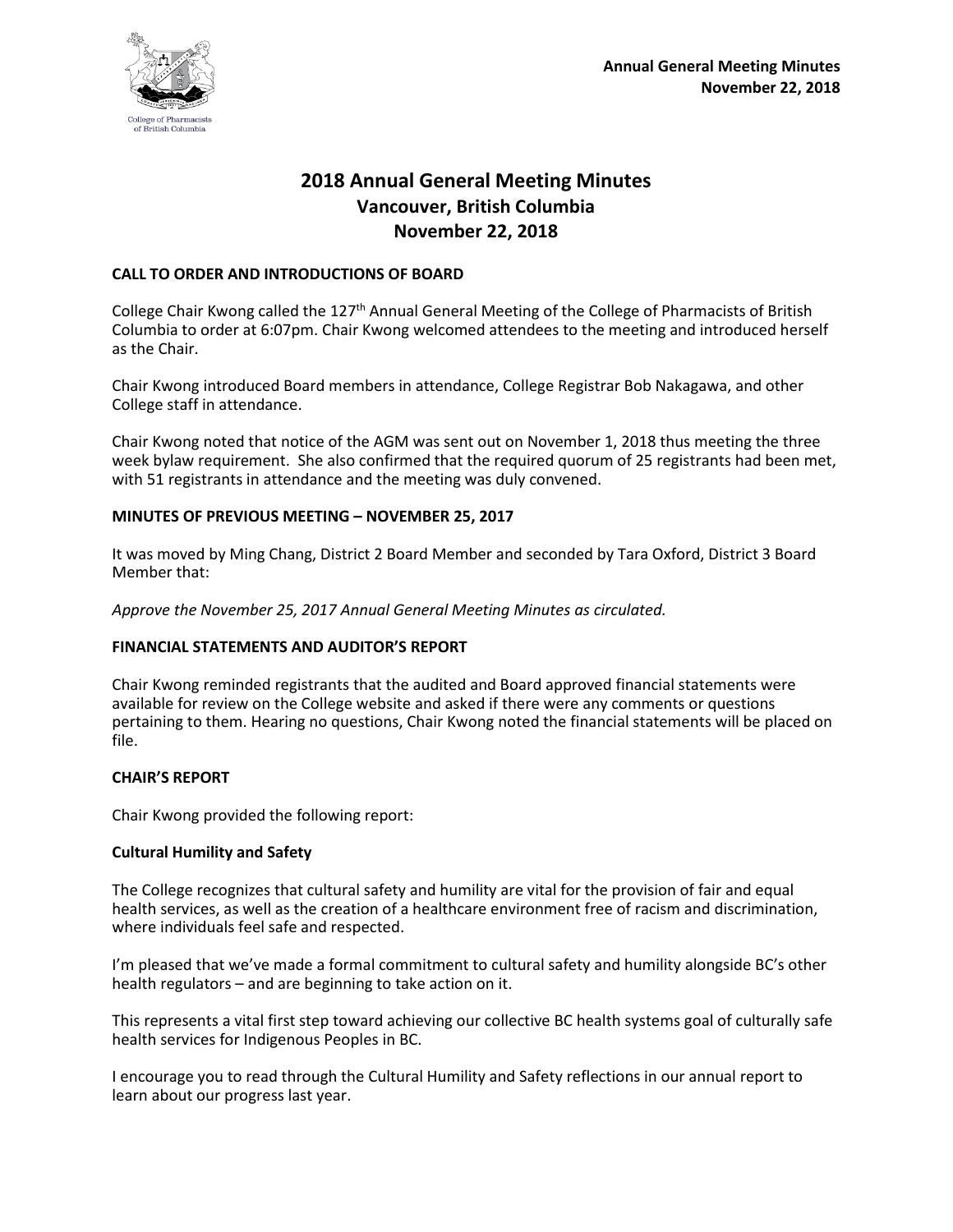

# **Opioid Crisis**

The opioid crisis continues to be a top priority for us and other public health organizations across the province. BC's opioid overdose crisis has continued its unprecedented escalation over the past three years.

2017 saw a total of 1,448 illicit-drug overdose deaths, compared with 991 in 2016 and 522 in 2015.

More than 80% of overdose deaths in 2017 involved the opioid Fentanyl, with the majority of those deaths occurring in Vancouver, Surrey and Victoria.

I will let the College's Registrar go into more specific detail about some of the initiatives that College has been worked on in tackling this issue, specifically with regard to access to naloxone.

Whether naloxone is provided at a community pharmacy, or by purchase, pharmacists play a vital role in helping provide this life-saving drug to those who may need it, together with training in overdose recognition and response. I also encourage all of us as pharmacy professionals to help combat stigma for all impacted individuals by continuing to recognize how our attitudes and judgements affect how we think about and behave toward others, and by learning how to use respectful "person-first" language.

## **Certified Pharmacist Prescribing**

Certified Pharmacist Prescribing continued to be a major initiative for both the Board and College staff over the past year.

We conducted another engagement from June through to October 2017 in order to give patients, pharmacy professionals and other health professionals an opportunity to provide their input and share their thoughts on how pharmacist prescribing in collaborative practice relationships could work to help care for patients in BC, and I'm pleased to say that we saw increased confidence in Pharmacist Prescribing from all stakeholder groups.

I'm also pleased to say that at our November 2017 meeting, the College Board approved the Framework to for Pharmacist Prescribing in BC, to be submitted to the Minister of Health. The College's Registrar, Bob Nakagawa, will go into more detail regarding this initiative when he presents the Registrar's Report.

#### **New Pharmacy Ownership Requirements**

In May 2016, the Provincial Government approved amendments to the Pharmacy Operations and Drug Scheduling Act.

These changes require the College to know the identity of all pharmacy owners, determine their suitability for pharmacy ownership and hold them accountable for providing safe and effective care by ensuring their pharmacies are compliant with legislative requirements for pharmacies in BC.

While the majority of people involved in pharmacies are honest and ethical, the College needs to have the authority to protect the public from unscrupulous pharmacy owners and operations that put patient safety at risk.

I'm happy to report that these amendments officially came into effect on April 1, 2018.

I'd like to acknowledge all College staff involved in this project for their hard work and dedication in bringing this initiative to fruition.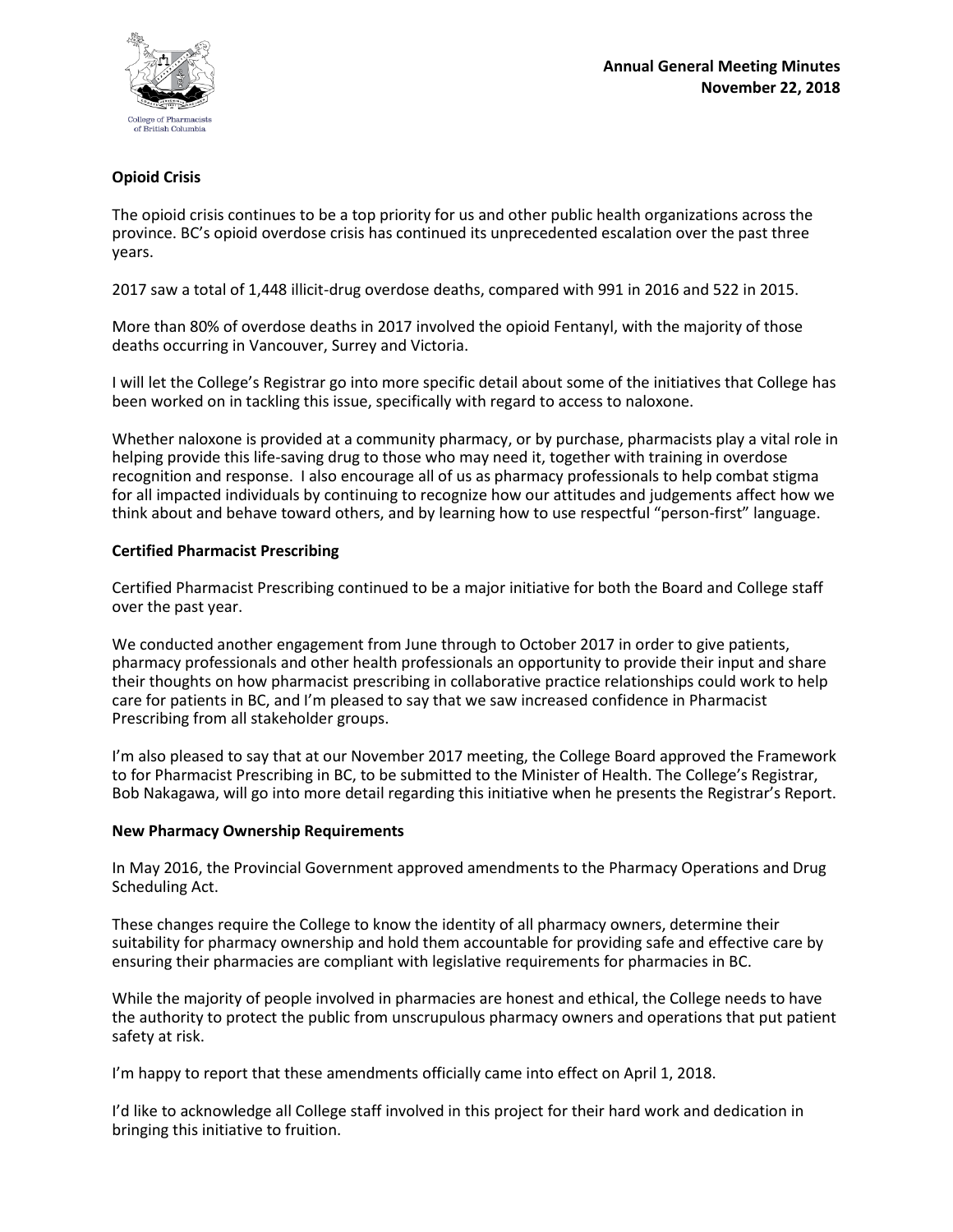

## **Compounding Standards**

The College has set out a four-year implementation plan for pharmacies and pharmacy professionals to adopt the new model standards for compounding of sterile preparations, recently released by the National Association of Pharmacy Regulatory Authorities (NAPRA).

These new standards include Model Standards for Pharmacy Compounding of Non-hazardous Sterile Preparations, and Model Standards for Pharmacy Compounding of Hazardous Sterile Preparations.

Allowing individual ingredients to be mixed together in personalized strengths and dosages based on a patient's needs plays an important role in pharmacy practice. Standards are needed to ensure preparation quality and safety when compounding drugs for patients.

The College recommends that those who compound sterile preparations follow the four-year implementation timeline to ensure they meet the all the requirements by May 2021, when the new bylaws are expected to come into effect.

A third and final Model Standards document for non-sterile preparations was released by NAPRA in March 2018. The College will be developing a proposed implementation plan for Board consideration, in due course.

The College's Registrar, Bob Nakagawa, will go into more detail regarding this initiative when he presents the Registrar's Report.

## **New Requirements for Telepharmacies in BC**

Telepharmacy is the delivery of pharmacy services, including the dispensing of medications and provision of patient counselling, via telecommunications, to patients in locations where they may not have local access to a pharmacist.

A pharmacy technician at the remote site prepares prescription drugs for dispensing by the pharmacist, while the pharmacist at the central site reviews the patient's profile and performs the clinical check of the medication for appropriateness. The pharmacist also communicates face-to-face with patients for medication counselling through real-time audio-video conferencing technology.

Although remote sites are operated by pharmacy technicians without a full pharmacist physically onsite, the pharmacist at the central site directly supervises all activities at the remote site through the use of real time audio/video technology.

In November, 2017, amendments to the Pharmacy Operations and Drug Scheduling Act Bylaws regarding telepharmacies as well as new Telepharmacy Standards of Practice came into effect to strengthen public safety in the delivery of this type of service.

The bylaw amendments and new Telepharmacy Standards of Practice increase the security of drugs and confidential health information and ensure patients receive safe and effective care at telepharmacies.

The College's Registrar, Bob Nakagawa, will go into more detail regarding this initiative when he presents the Registrar's Report.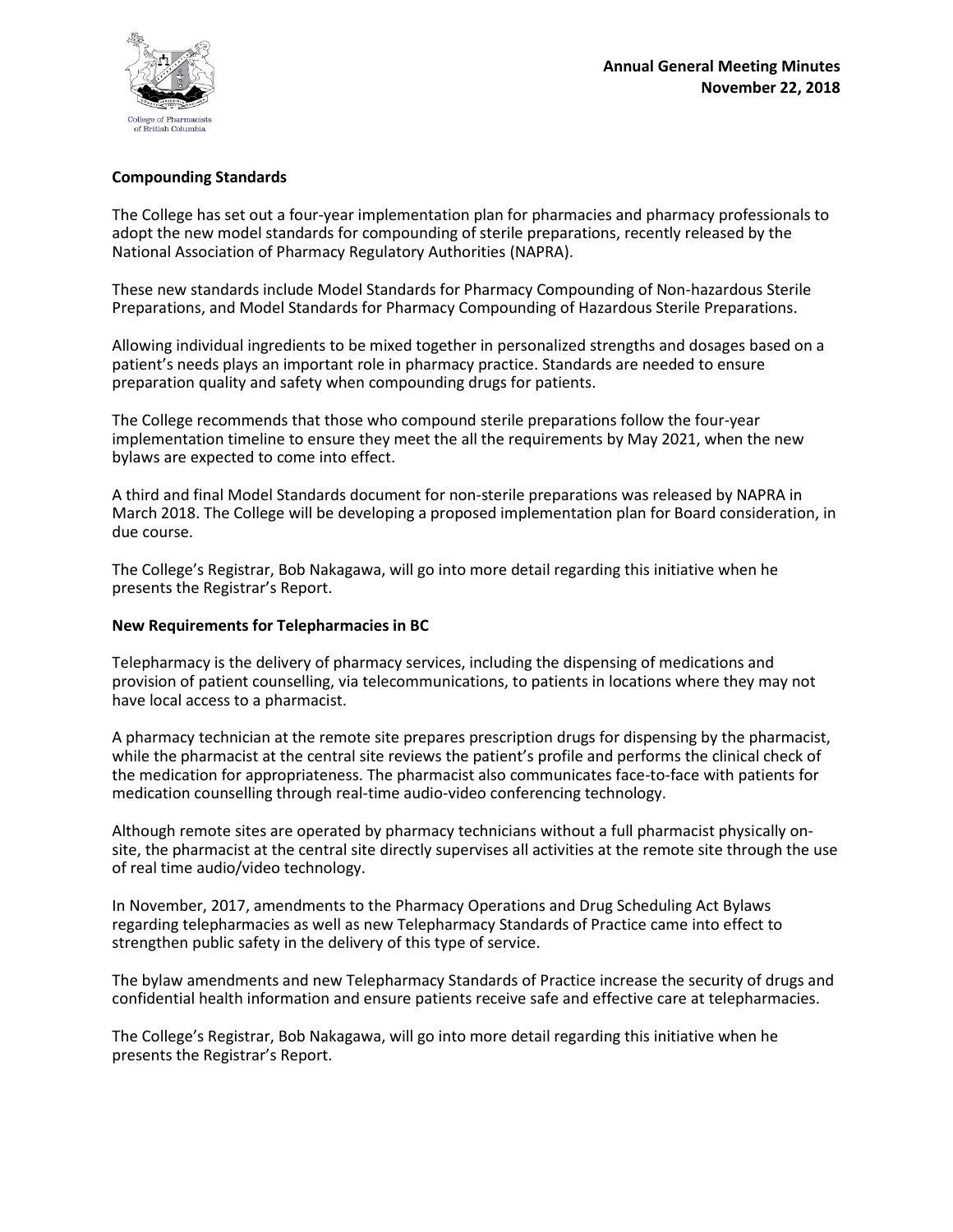

## **REGISTRAR'S REPORT**

Registrar Nakagawa provided the following report:

## **Cultural Humility and Safety**

On March 2017, I had the honour of joining the rest of province's health regulators in signing the "Declaration of Cultural Safety and Humility in Health Services Delivery for First Nations and Aboriginal Peoples in BC."

Though this, the College pledged its commitment to making our health system more culturally safe for First Nations and Aboriginal people.

Since then, the College has worked on developing a strategy to fulfill its pledge to improve BC pharmacy professionals' work with First Nations and Aboriginal Peoples over the past fiscal year.

Moving forward, we recognize that working together with the First Nations Health Authority, other health regulators, pharmacy associations, First Nations groups, and others will be essential to act on our plan and create a healthcare environment free of racism and discrimination, where individuals feel safe and respected.

In February 2018, the College was fortunate to be a part of the first Mental Health and Wellness Summit hosted by the First Nations Health Authority.

First Nations in BC have been disproportionally affected by the opioid crisis, so as an exhibitor, the College used this opportunity to spread awareness of emergency use Naloxone, its importance in helping prevent opioid overdose deaths, and what we've done to make it more accessible to the public.

As Mona mentioned, I encourage you to learn more about our progress of cultural humility and safety in our annual report.

## **Opioid Overdose Crisis**

In 2016, due to a significant increase in drug related overdoses and deaths, BC's Provincial Health Officer declared a public health emergency.

Since then, the College has been hard at work, first making Naloxone available without a prescription in 2016, and then working to make it as accessible as possible.

Naloxone is an antidote to opioid overdose that works by temporarily reversing the effects of an opioid overdose, restoring normal breathing and consciousness within 1 to 5 minutes of injection, preventing death or brain damage caused by lack of oxygen

In the past year, the College has engaged in a number of independent and collaborative efforts to raise awareness of naloxone, fentanyl and BC's overdose crisis. This included a comprehensive, dedicated resource page outlining naloxone, its use and availability, as well as a number of articles written both by the College, as well as other BC health organizations invested in combatting the overdose crisis.

In December 2017, the Take Home Naloxone program, originally started by the BCCDC, was extended to community pharmacies to help provide more kits free of charge to people who use substances or are likely to witness an overdose.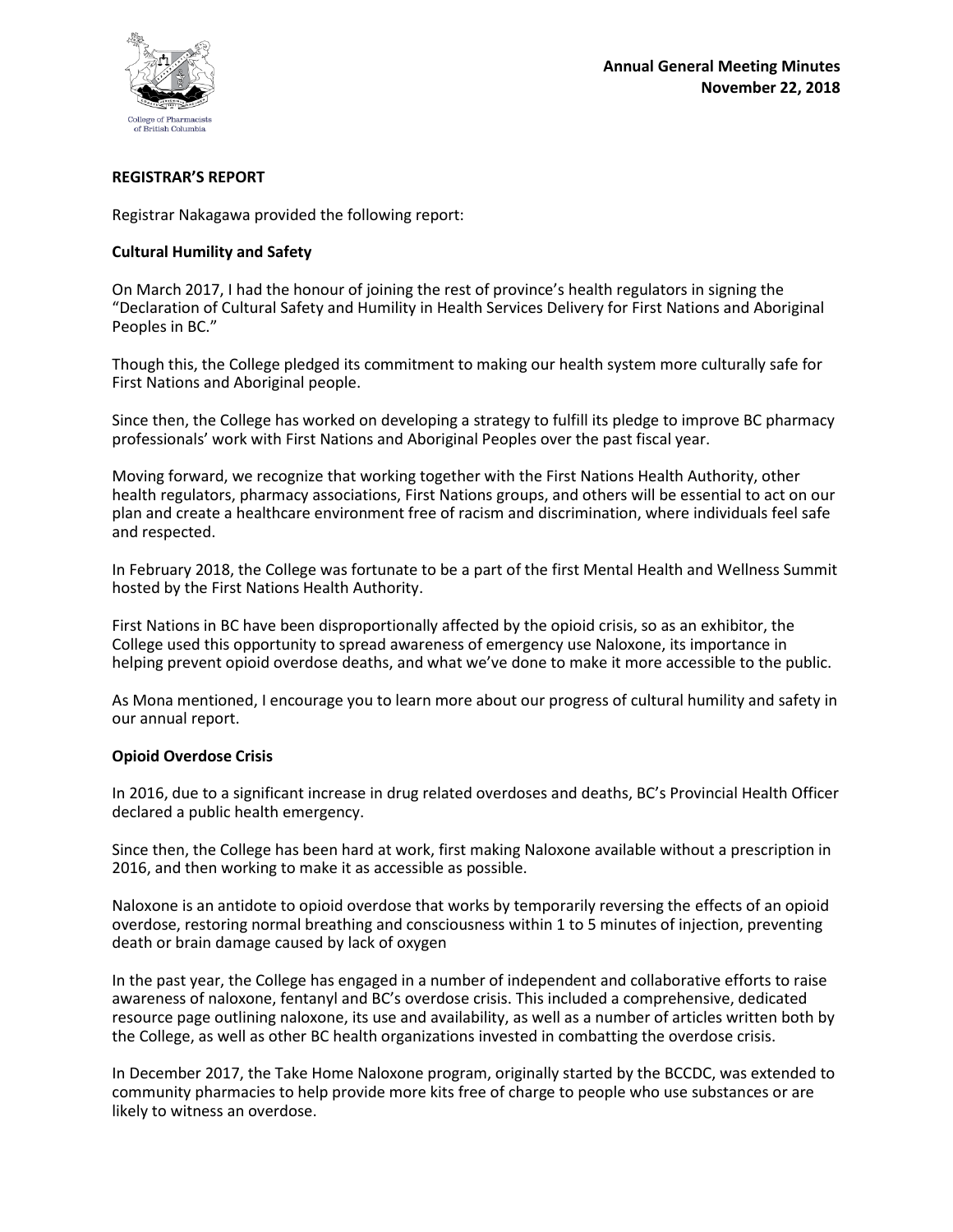

There are currently 1563 participating Take Home Naloxone sites in BC, including 779 registered pharmacies.

These kits are available through the Take Home Naloxone program, at no cost, to:

- Individuals at risk of an opioid overdose
- Individuals likely to witness and respond to an overdose such as a family member or friend of someone at risk

The College also continued its naloxone Campaign, using social media and digital advertising, to help share these resources and build awareness of how to use naloxone to save a life.

## **New Guideline for the Clinical Management of Opioid Use Disorder.**

In early 2017, the British Columbia Centre on Substance Use, in collaboration with the Ministry of Health, released a new guideline for the Clinical Management of Opioid Use Disorder.

On June 5, 2017, this guideline became the provincial reference tool for all health care professionals in BC involved in treating patients with opioid use disorders.

The guideline recommends Buprenorphine/naloxone (Suboxone®) as the preferred first-line pharmacotherapy for treating patients with an opioid use disorder; Methadone as a second line option when buprenorphine/naloxone is contraindicated or unfeasible, and slow-release oral morphine as a third line option when both the first and second-line treatments are ineffective.

To support the new opioid agonist treatment options, Professional Practice Policy-66 was amended to include policy guides for Buprenorphine/Naloxone Maintenance Treatment and Slow Release Oral Morphine Maintenance Treatment. The existing policy guide for Methadone Maintenance Treatment continues to be in effect.

The policy amendments and two new guides came into effect on January 1, 2018.

## **New Pharmacy Ownership Requirements**

New Pharmacy Ownership Requirements requiring the College to know the identity of all pharmacy owners, determine their suitability for pharmacy ownership and ensuring their pharmacies are compliant with legislative requirements for pharmacies in BC came into effect earlier this year.

Some of the key changes to PODSA include:

- Distinguishes between "direct owners" and "indirect owners"
- Broadens the meaning of "pharmacy" and "pharmacy licence"
- Sets eligibility requirements to hold a pharmacy licence
- Establishes a new Application Committee to review licence applications that do not meet the requirements of the Act and bylaws
- Adds requirements for direct owners, indirect owners and managers to provide Criminal Record History
- Requires direct owners, indirect owners and managers to comply with duties under the Pharmacy Operations and Drug Scheduling Act and Health Professions Act

The first pharmacies to complete their pharmacy licence renewal under the new requirements were those whose licence expired on June 30, 2018.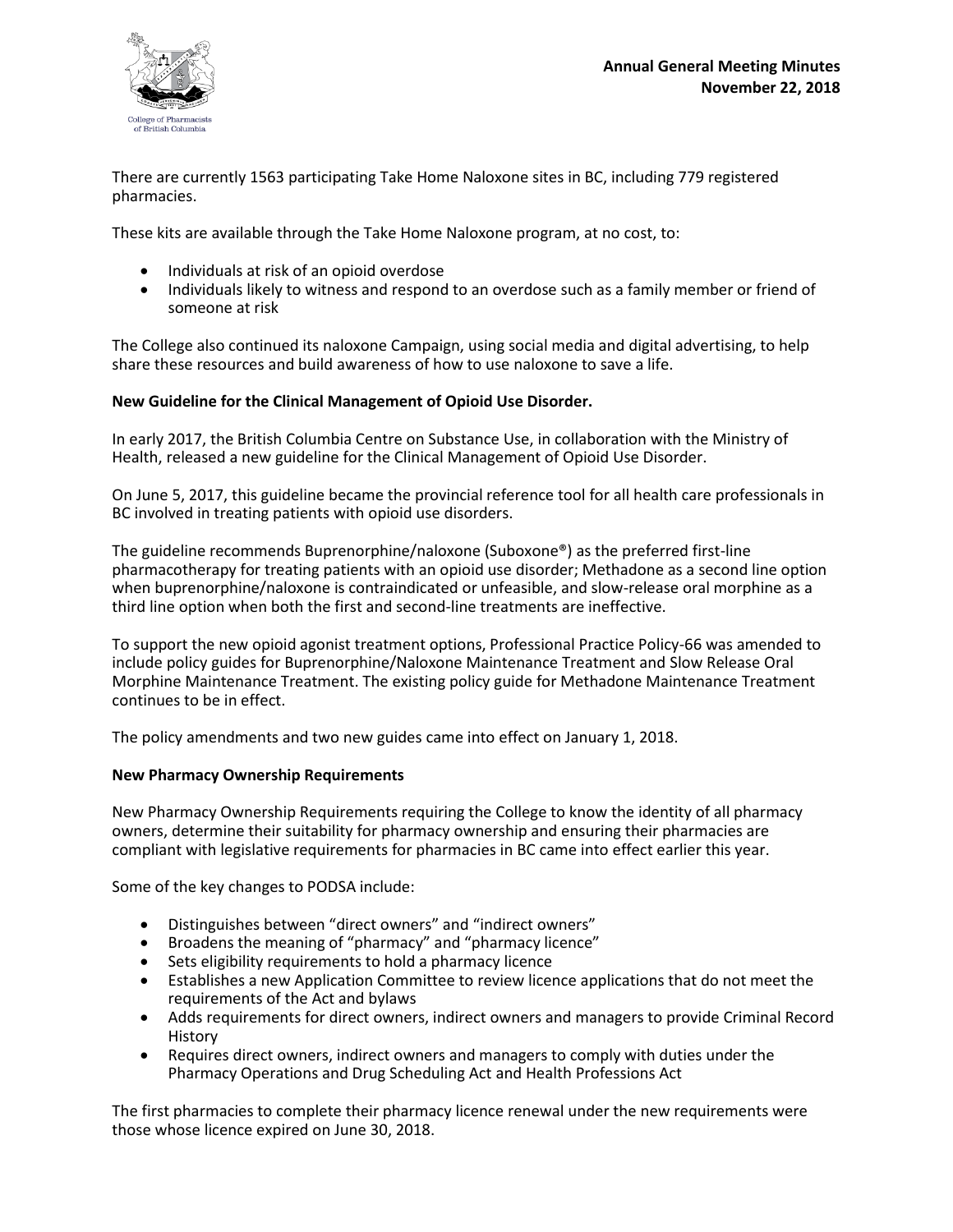

## **College Engagement**

The College has conducted a number of stakeholder engagement to help us solicit input on College initiatives, policies and bylaws including:

- Pharmacist Prescribing in BC
- New Telepharmacy Requirements
- New Pharmacy Ownership Requirements
- Palliative Care Home Kits
- Electronic Record Keeping

Through these stakeholder engagements, the College was able to gather significant input and feedback from patients, pharmacy professionals, pharmacy students and other health professionals, helping us to gauge sentiment, identify gaps, and inform our plans.

The College would like to thank all those who provided feedback and shared their thoughts during our various engagements in 2017.

## **New Pharmacy Security Requirements**

In February 2017, the College Board approved amendments to the Pharmacy Operations and Drug Scheduling Act bylaws to establish minimum security measures for community pharmacies as well as revisions to *Professional Practice Policy 74: Community Pharmacy and Telepharmacy Security.*

The amended bylaws which include new provisions for physical barriers came into effect on April 1, 2018.

The Vancouver Police Department first brought concerns to the College following an escalating number of community pharmacy robberies. As a result, the College acted fast to introduce initial pharmacy security policies through [PPP](http://bcpharmacists.org/library/6_Resources/6-2_PPP/5003-PGP-PPP74.pdf) 74 and the [DrugSafeBC](http://www.bcpharmacists.org/drugsafebc) program, followed eventually by new bylaws.

Recently, the Council on Licensure, Enforcement & Regulation (CLEAR), presented the College with the 2018 Regulatory Excellence Award for our work on pharmacy security.

I'd like to once again thank all those who contributed to the initiative, as well as CLEAR for recognizing our work.

This award helps to reinforce the important impact that our work on pharmacy security has had on public safety in communities across the province.

## **New Board Election Cycles and Terms of Office**

At its November 2017 meeting, the College Board approved amendments to the *Health Professions Act* Bylaws to change the terms of office for elected Board members from two years to three years, and the maximum number of consecutive terms served by elected board members from three to two.

Elections are now held on a three-year cycle. Elections for four of the eight electoral districts will be held in each of the first two years of the cycle, and no elections will be held in the third year.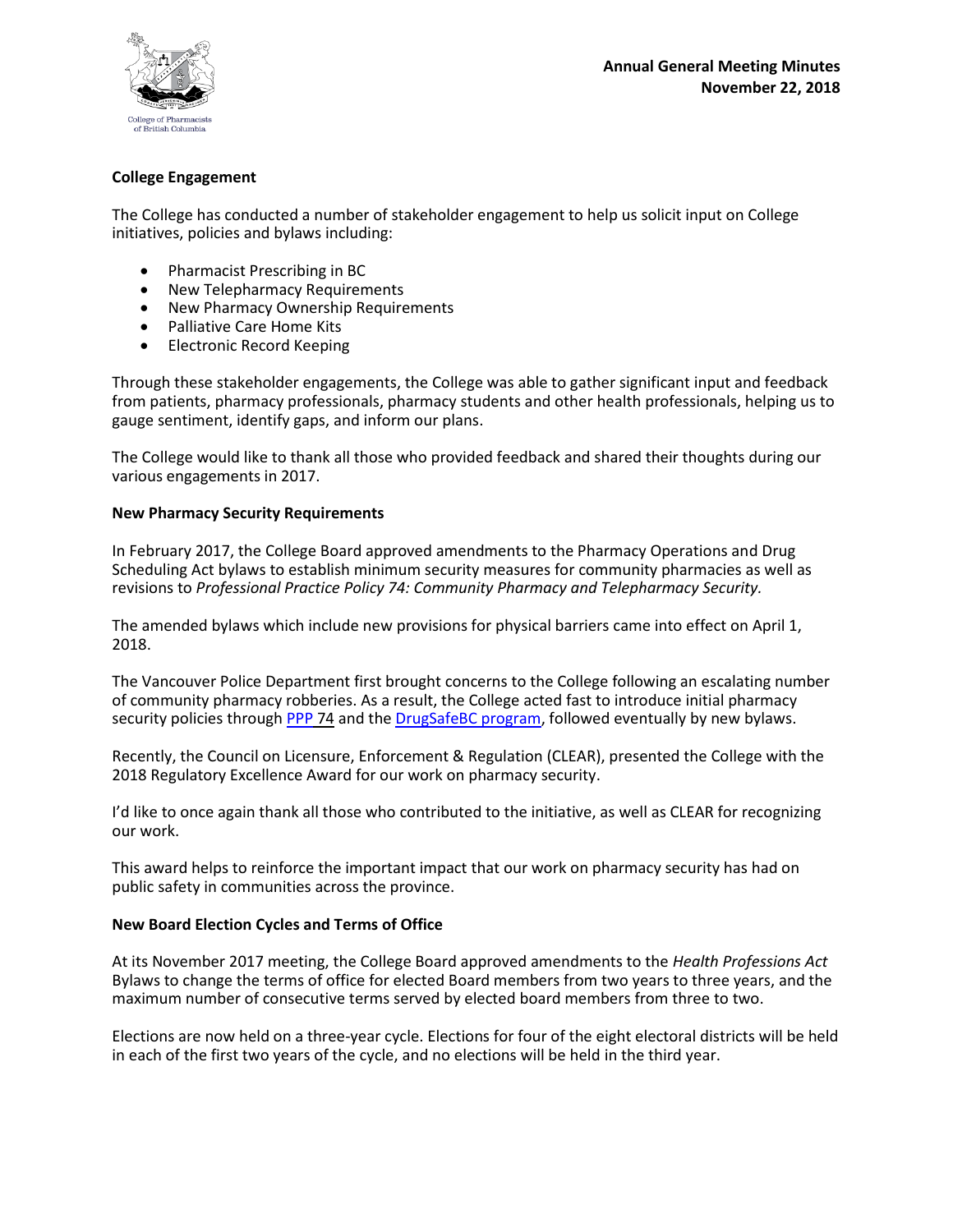

The changes will begin with the November 2018 elections with Board members from even-numbered electoral districts (District 2, 4, 6 and 8).

Extending the term of office from two to three years, provides more consistency in the membership of the Board, providing Board members more time to learn and grow within their roles.

#### **College Name Change**

In 2016 the College facilitated a stakeholder engagement process to obtain input on a potential College name change.

Respondents indicated that the current name of the College is not representative of all registrants, and could be misleading about who/ what the College regulates.

- The greatest level of support for a change of name for the College came from pharmacy technicians.
- However, there was a fair amount of support for retaining the College's current name, particularly because the College is already a well-established entity in pharmacy regulation.

This year (June 14, 2018) the College sent a letter to the Ministry of Health, requesting that they amend the name of the College of Pharmacists of British Columbia.

Health Minister Adrian Dix chose not to grant the request at this time citing the many priorities of the ministry as well as the high volume of other initiatives in its work to protect and care for the health of the public in BC.

We believe that providing clarity on the multiple ways the College is involved in pharmacy regulation is essential to our duty to protect the public, and are disappointed that the Ministry has decided not to explore a name change at this time.

We continue to hope that the Ministry will consider a name change at a more opportune time

#### **REPORT OF BOARD ELECTIONS**

The College would like to thank pharmacists and pharmacy technicians in the Fraser Valley (District 2), Kootenay/Okanagan (District 4), Urban Hospitals (District 6), and Pharmacy Technicians (District 8) that voted in the 2018 Board elections.

Over **21%** (**927 votes**) of the 4369 eligible registrants in District 2, 4, 6 and 8 voted in the elections. The College would like to thank everyone who took the time to help select the best representatives from each district to join the College Board.

I would like to recognize and congratulate the following candidates on being elected to the Board for a 3-year term:

- Christine Antler, District 2
- Steven Hopp, District 4
- Anca Cvaci, District 6
- Bal Dhillon, District 8

*These candidates will begin their terms at the beginning of the November 2018 Board meeting, tomorrow morning*